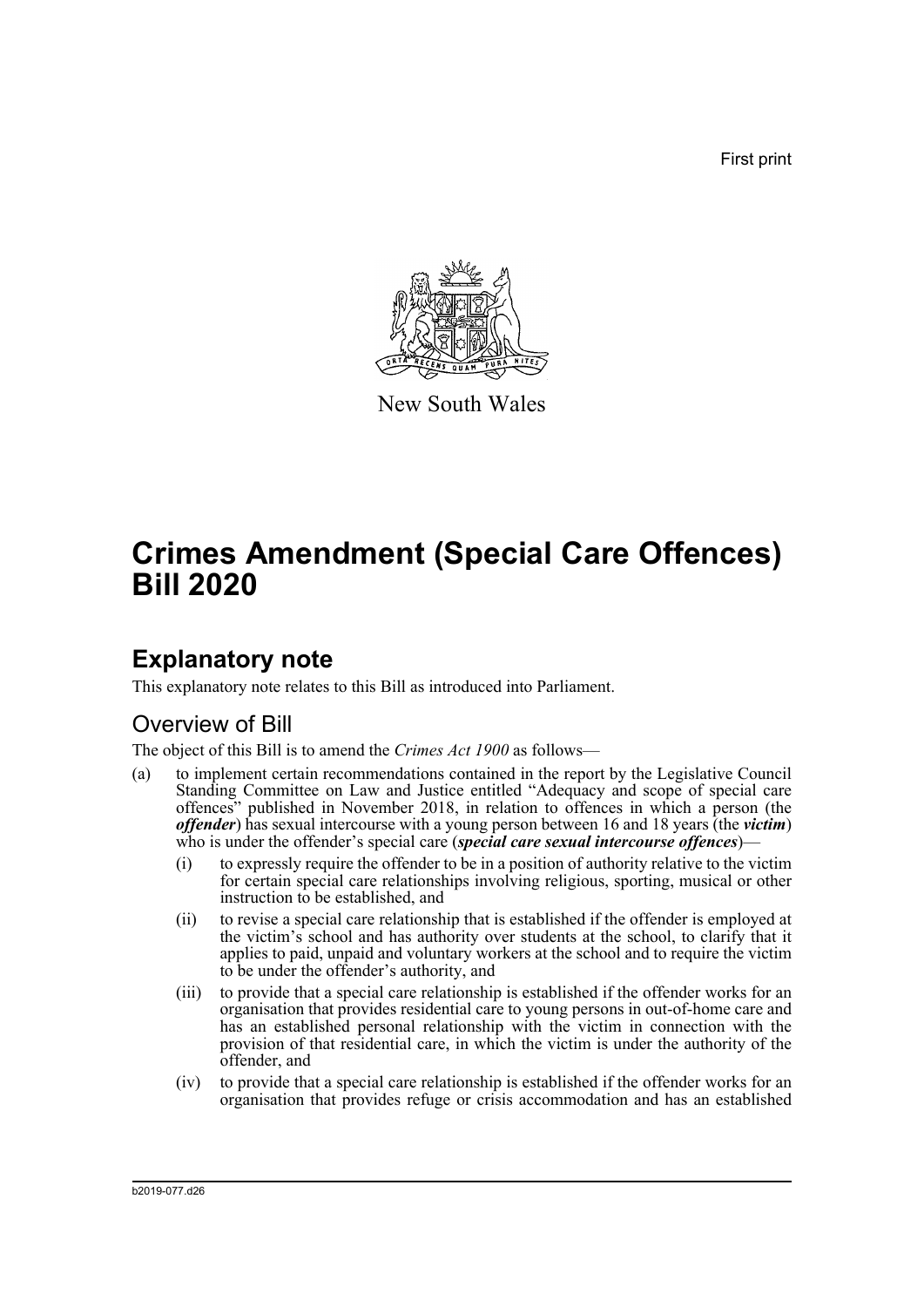personal relationship with the victim in connection with the provision of that accommodation, in which the victim is under the authority of the offender, and

- (v) to provide that a special care relationship is established if the offender is the adoptive parent or the de facto partner of an adoptive parent of the victim,
- (b) to provide that a special care relationship is established if the offender is the spouse of a biological or adoptive parent of the victim (rather than a step-parent of the victim),
- (c) to extend the special care relationships to include those where the offender is the biological or adoptive parent of a biological or adoptive parent of the victim, or that person's spouse or de facto partner, or the spouse of a guardian or an authorised carer of the victim, excluding any person who is a close family member of the victim for the purposes of the offence of incest,
- (d) to extend the amendments referred to in paragraphs (a) and (b) and (without the exclusion) in paragraph (c) to offences involving sexual touching of young persons between 16 and 18 years under special care (*special care sexual touching offences*),
- (e) to grant immunity from prosecution to young persons between 16 and 18 years for an offence of incest if the other person to whom the charge relates is the young person's parent or grandparent,
- (f) to make consequential and ancillary amendments.

### Outline of provisions

**Clause 1** sets out the name (also called the short title) of the proposed Act.

**Clause 2** provides for the commencement of the proposed Act on the date of assent to the proposed Act.

### **Schedule 1 Amendment of Crimes Act 1900 No 40**

### **Special care relationship involving persons performing work at a school**

**Schedule 1[2]** omits a definition that is made redundant by the amendments made by **Schedule 1[6]**.

**Schedule 1[4]** inserts a note in relation to the interpretation to be given to references to a person being under the authority of another person in the provisions relating to special care offences.

**Schedule 1[6]** revises an existing special care relationship that is established if the offender is employed at the victim's school and has students at the school under the offender's authority, to require the victim to be under the authority of the offender and to apply the relationship to persons who perform work at the school. **Schedule 1[3]** inserts an interpretive provision to make it clear that a reference to performing work at a school is a reference to performing that work, whether as an employee (whether paid or unpaid), a contractor, a volunteer or otherwise.

**Schedule 1[6]** also restates the existing special care relationship that arises if the offender is a teacher at, or the principal or a deputy principal of, the school at which the victim is a student.

### **Special care relationship involving religious, sporting, musical or other instruction**

**Schedule 1[7]** requires a victim with whom an offender has an established personal relationship in connection with the offender's provision of religious, sporting, musical or other instruction to the victim (which is currently a special care relationship for the purposes of the special care offences) to also be under the authority of the offender in that personal relationship before a special care relationship is established for the purposes of the special care offences.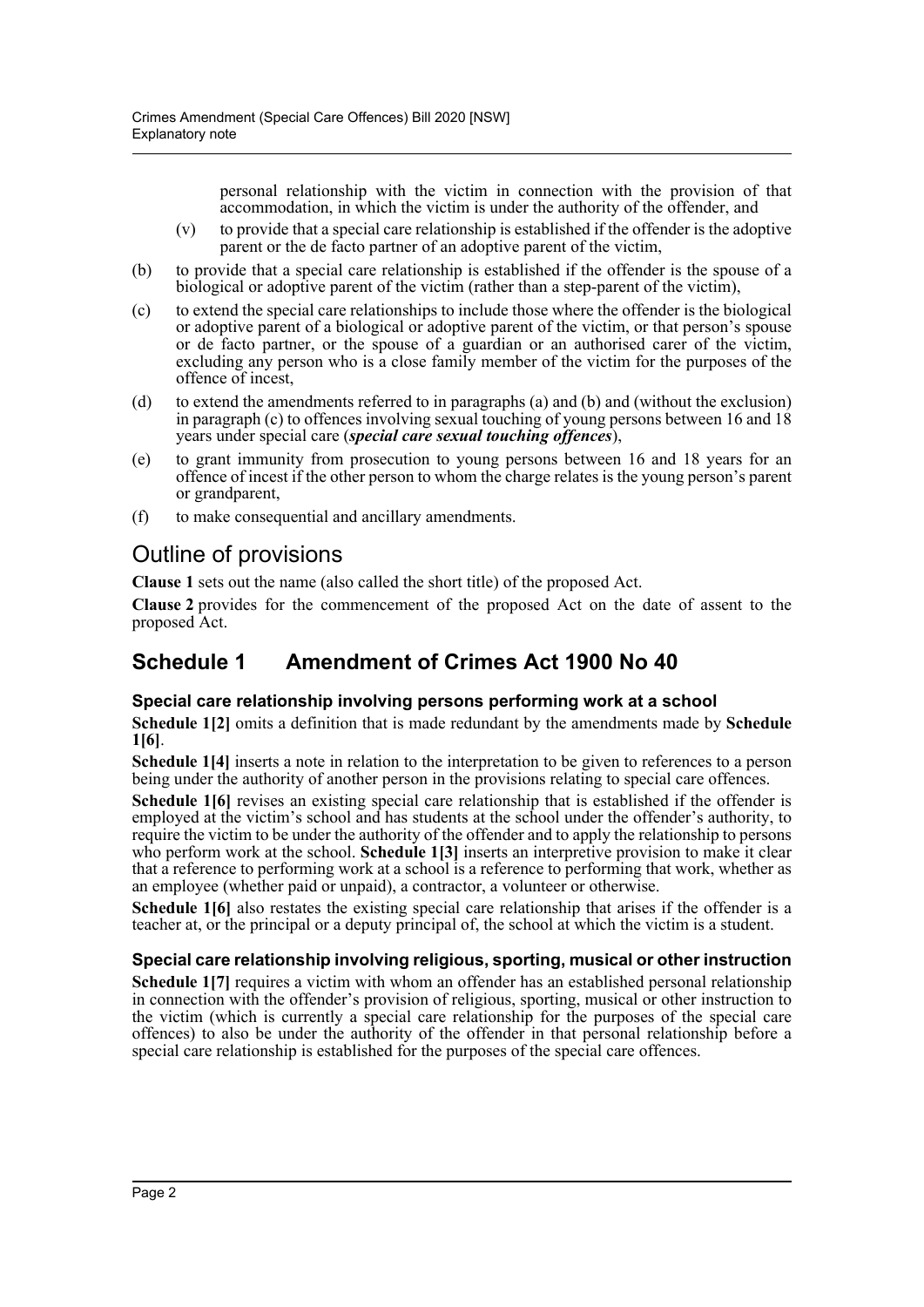#### **Special care relationship involving residential care or refuge or crisis accommodation**

**Schedule 1[8]** creates 2 new categories of special care relationships for the purposes of the special care offences, if—

- (a) the offender—
	- (i) performs work for an organisation that provides residential care to young persons in out-of-home care, and
	- (ii) has an established personal relationship with the victim in connection with the provision of that residential care, in which the victim is under the authority of the offender, or
- (b) the offender—
	- (i) performs work for an organisation that provides refuge or crisis accommodation, and
	- (ii) has an established personal relationship with the victim in connection with the provision of that accommodation, in which the victim is under the authority of the offender.

**Schedule 1[3]** inserts an interpretive provision for the purposes of these categories of special care relationships to make it clear that a reference to performing work for an organisation is a reference to performing that work, whether as an employee (whether paid or unpaid), a contractor, a volunteer or otherwise.

#### **Special care relationships involving forms of familial relationships**

**Schedule 1[5]** creates new categories of special care relationships for the purposes of the special care sexual intercourse offences if the offender is the adoptive parent or the de facto partner of an adoptive parent of the victim, or the biological or adoptive parent of a biological or adoptive parent of the victim or that person's spouse or de facto partner, or the spouse of the guardian or authorised carer of the victim, excluding any person who is a close family member of the victim for the purposes of the offence of incest. The item also changes the existing special care relationship involving the step-parent of the victim to one involving a spouse of the biological or adoptive parent of the victim.

**Schedule 1[9]** creates the same new categories of special care relationships for the purposes of the special care sexual touching offences (but without excluding close family members of the victim, given the offence of incest does not apply to sexual touching).

**Schedule 1[1]** inserts definitions for the purposes of the amendments made by items **[5]** and **[9]**.

#### **Immunity from prosecution for young persons for incest if other person charged is parent or grandparent**

**Schedule 1[10]** grants immunity from prosecution to young persons who are between 16 and 18 years for an offence of incest if the other person to whom the charge relates is the young person's parent or grandparent.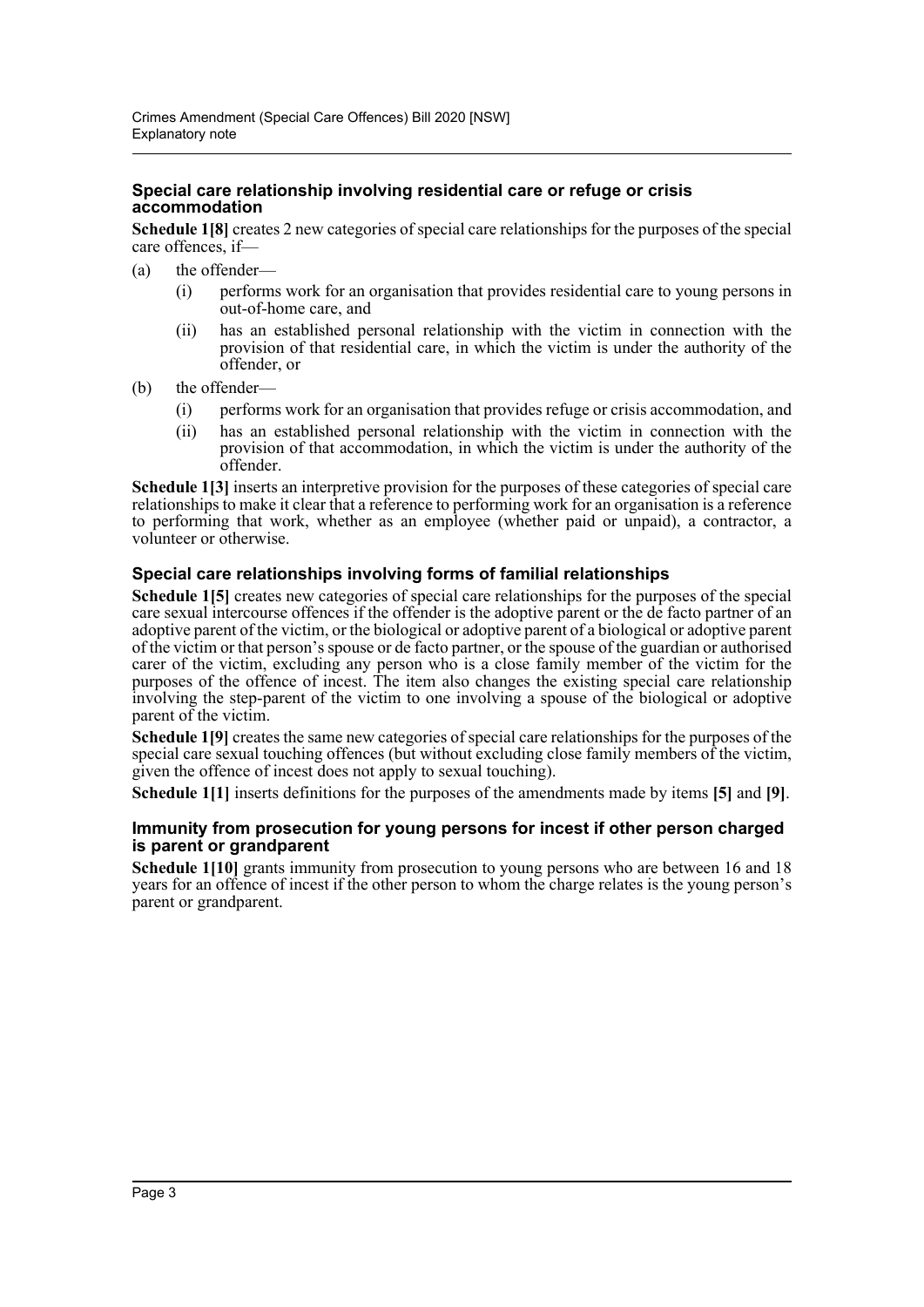First print



New South Wales

# **Crimes Amendment (Special Care Offences) Bill 2020**

## **Contents**

| Schedule 1 | <b>Amendment of Crimes Act 1900 No 40</b> |      |
|------------|-------------------------------------------|------|
|            | 2 Commencement                            |      |
|            | Name of Act                               |      |
|            |                                           | Page |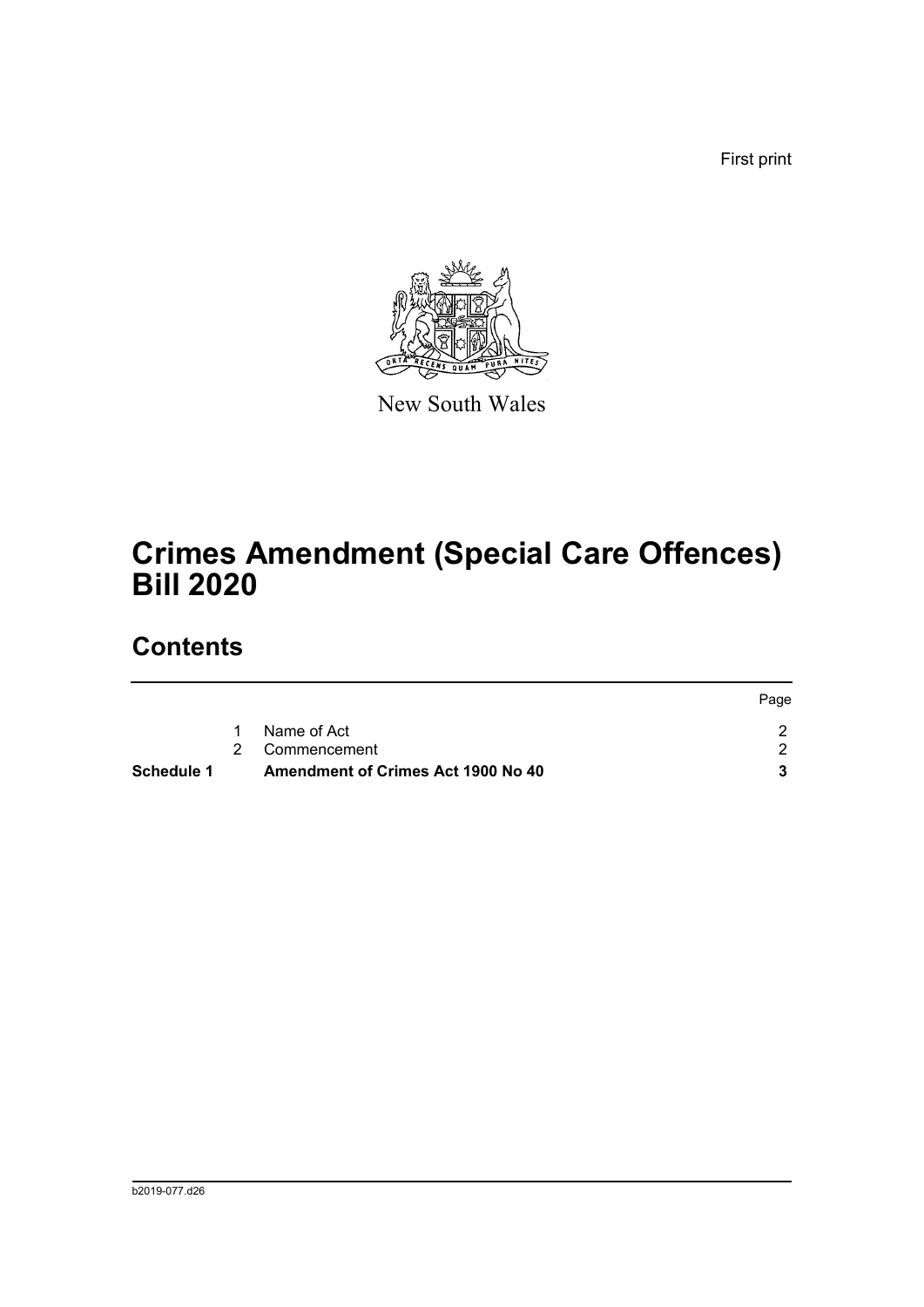

New South Wales

# **Crimes Amendment (Special Care Offences) Bill 2020**

No , 2020

### **A Bill for**

An Act to amend the *Crimes Act 1900* to make further provision with respect to sexual offences; and for related purposes.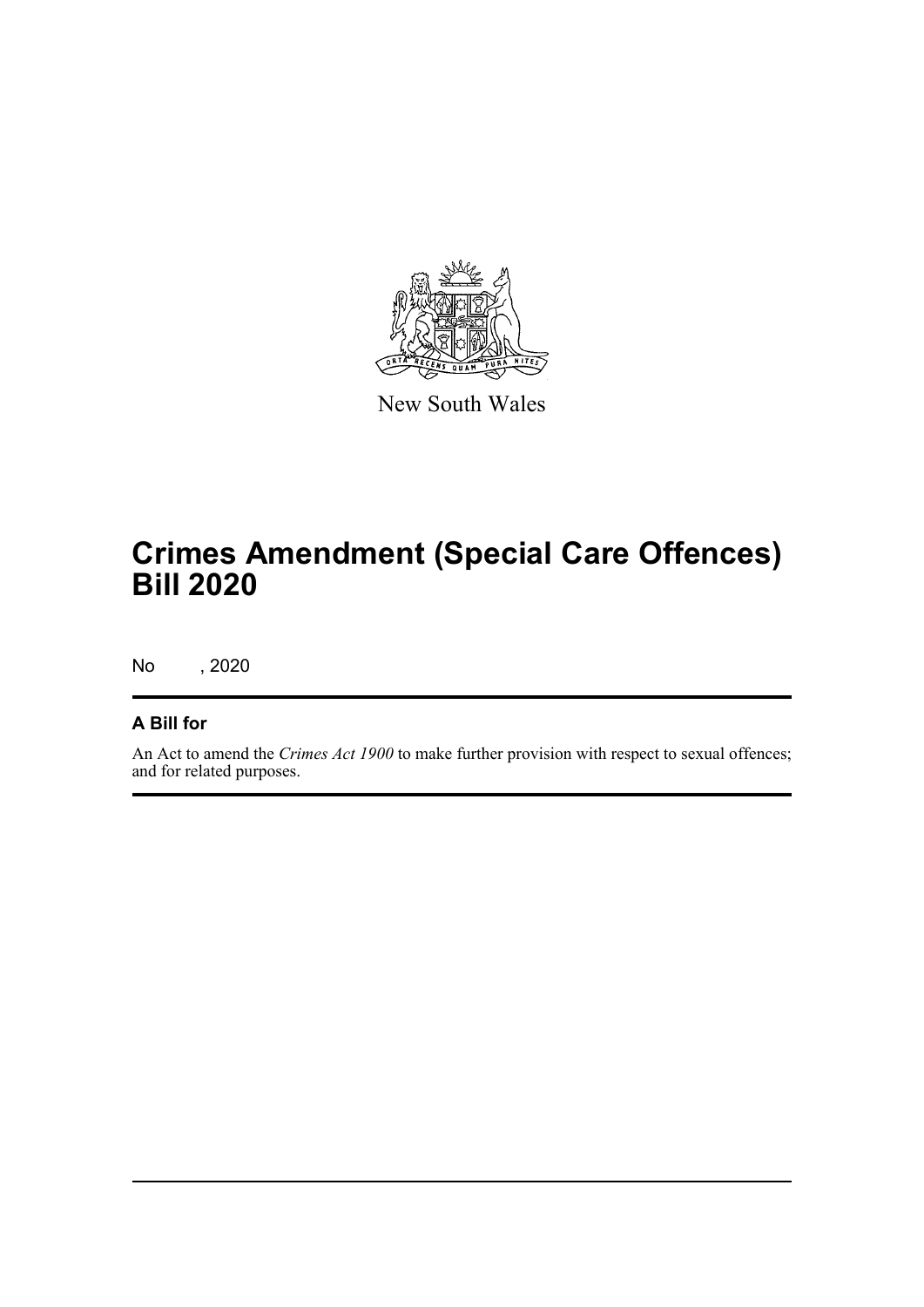Crimes Amendment (Special Care Offences) Bill 2020 [NSW]

<span id="page-5-1"></span><span id="page-5-0"></span>

| The Legislature of New South Wales enacts— |                                                                    |               |
|--------------------------------------------|--------------------------------------------------------------------|---------------|
|                                            | Name of Act                                                        | $\mathcal{P}$ |
|                                            | This Act is the Crimes Amendment (Special Care Offences) Act 2020. | 3             |
|                                            | <b>Commencement</b>                                                | 4             |
|                                            | This Act commences on the date of assent to this Act.              | 5             |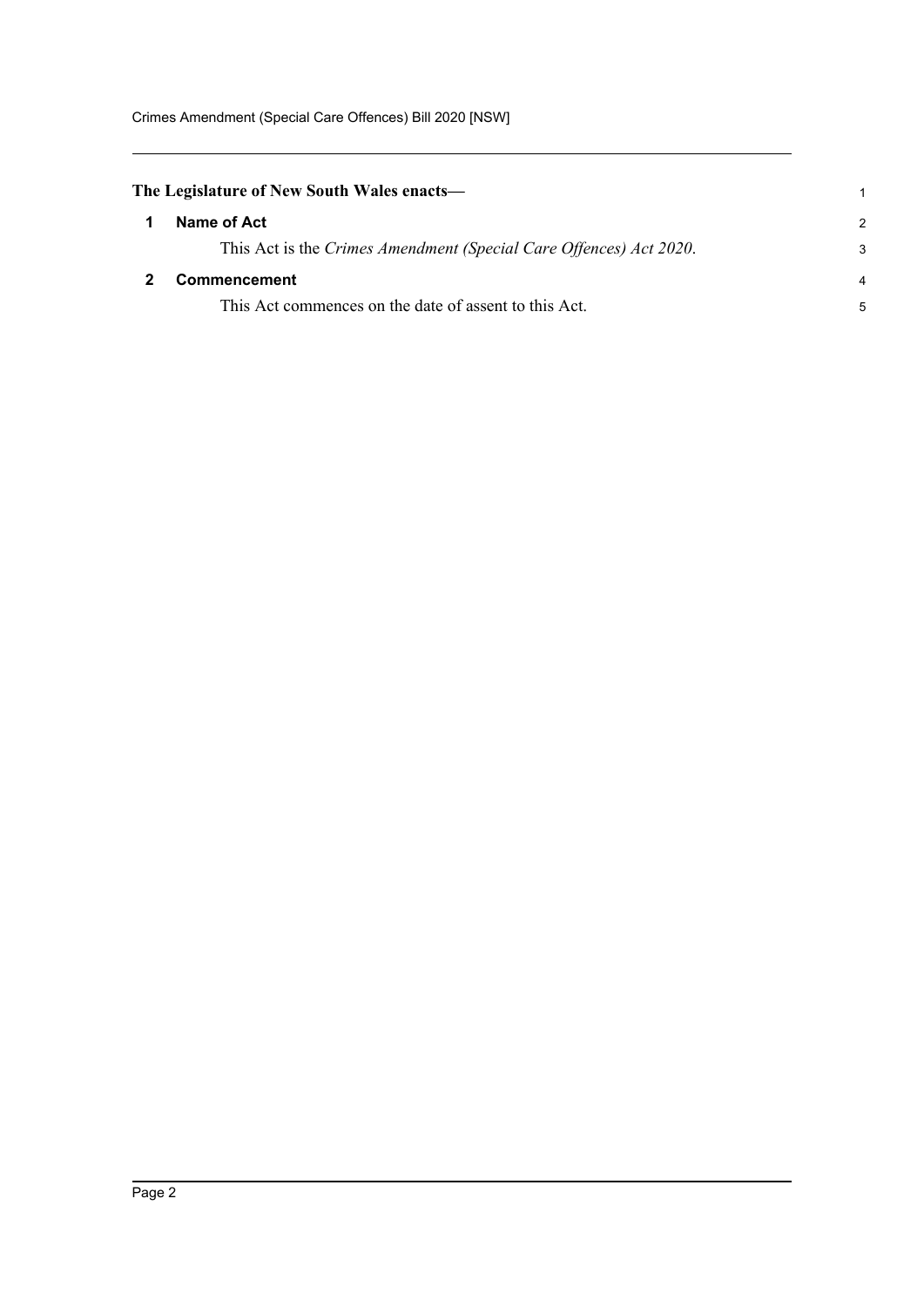<span id="page-6-0"></span>

|       | <b>Schedule 1</b>                                                                                                              |      | <b>Amendment of Crimes Act 1900 No 40</b>                                                                                                                                                                                                                                     | $\mathbf 1$          |  |  |  |  |
|-------|--------------------------------------------------------------------------------------------------------------------------------|------|-------------------------------------------------------------------------------------------------------------------------------------------------------------------------------------------------------------------------------------------------------------------------------|----------------------|--|--|--|--|
| [1]   | <b>Section 72B Definitions</b>                                                                                                 |      |                                                                                                                                                                                                                                                                               | $\overline{c}$       |  |  |  |  |
|       | Insert in alphabetical order—                                                                                                  |      |                                                                                                                                                                                                                                                                               | 3                    |  |  |  |  |
|       |                                                                                                                                |      | <i>close family member</i> has the same meaning as in section 78A.                                                                                                                                                                                                            | 4                    |  |  |  |  |
|       |                                                                                                                                |      | <i>parent</i> means biological parent or adoptive parent.                                                                                                                                                                                                                     | 5                    |  |  |  |  |
| [2]   |                                                                                                                                |      | Section 72B, definition of "member of the teaching staff"                                                                                                                                                                                                                     | 6                    |  |  |  |  |
|       | Omit the definition.                                                                                                           |      |                                                                                                                                                                                                                                                                               | $\overline{7}$       |  |  |  |  |
| [3]   | Section 72B(2)                                                                                                                 |      |                                                                                                                                                                                                                                                                               |                      |  |  |  |  |
|       | Insert at the end of section 72B—                                                                                              |      |                                                                                                                                                                                                                                                                               |                      |  |  |  |  |
|       | (2)                                                                                                                            |      | In this Subdivision, a reference to performing work at a school or performing<br>work for an organisation is a reference to performing work at the school or for<br>the organisation, whether as an employee (whether paid or unpaid), contractor,<br>volunteer or otherwise. | 10<br>11<br>12<br>13 |  |  |  |  |
| [4]   | Section 72B, note                                                                                                              |      |                                                                                                                                                                                                                                                                               | 14                   |  |  |  |  |
|       |                                                                                                                                |      | Insert at the end of the section-                                                                                                                                                                                                                                             | 15                   |  |  |  |  |
|       |                                                                                                                                |      | Note. For the purposes of this Subdivision, a person is under the authority of another<br>person if the person is in the care, or under the supervision or authority, of the other<br>person (see section 61H(2)).                                                            | 16<br>17<br>18       |  |  |  |  |
| [5]   |                                                                                                                                |      | Section 73 Sexual intercourse—young person between 16 and 18 under special care                                                                                                                                                                                               | 19                   |  |  |  |  |
|       | Omit section $73(3)(a)$ . Insert instead—                                                                                      |      |                                                                                                                                                                                                                                                                               |                      |  |  |  |  |
|       |                                                                                                                                | (a)  | the offender is any of the following who is not a close family member<br>of the victim $-$                                                                                                                                                                                    | 21<br>22             |  |  |  |  |
|       |                                                                                                                                |      | the parent or the parent of a parent of the victim,<br>(i)                                                                                                                                                                                                                    | 23                   |  |  |  |  |
|       |                                                                                                                                |      | the guardian or authorised carer of the victim,<br>(11)                                                                                                                                                                                                                       | 24                   |  |  |  |  |
|       |                                                                                                                                |      | the spouse or de facto partner of a person referred to in<br>(iii)<br>subparagraph $(i)$ or $(ii)$ , or                                                                                                                                                                       | 25<br>26             |  |  |  |  |
| [6]   |                                                                                                                                |      | Sections 73(3)(b) and (b1) and 73A(3)(b) and (b1)                                                                                                                                                                                                                             | 27                   |  |  |  |  |
|       |                                                                                                                                |      | Omit sections $73(3)(b)$ and $73A(3)(b)$ . Insert instead—                                                                                                                                                                                                                    | 28                   |  |  |  |  |
|       |                                                                                                                                | (b)  | the offender is a teacher at, or the principal or a deputy principal of, the<br>school at which the victim is a student, or                                                                                                                                                   | 29<br>30             |  |  |  |  |
|       |                                                                                                                                | (b1) | the offender performs work at the school at which the victim is a<br>student, in which the offender has students at the school, including the<br>victim, under the offender's authority, or                                                                                   | 31<br>32<br>33       |  |  |  |  |
| $[7]$ |                                                                                                                                |      | Sections 73(3)(c) and 73A(3)(c)                                                                                                                                                                                                                                               | 34                   |  |  |  |  |
|       | Insert ", in which relationship the victim is under the authority of the offender" after<br>"victim" where secondly occurring. |      |                                                                                                                                                                                                                                                                               |                      |  |  |  |  |
| [8]   |                                                                                                                                |      | Sections 73(3)(f) and (g) and 73A(3)(f) and (g)                                                                                                                                                                                                                               | 37                   |  |  |  |  |
|       |                                                                                                                                |      | Insert at the end of sections $73(3)(e)$ and $73A(3)(e)$ —                                                                                                                                                                                                                    | 38                   |  |  |  |  |
|       |                                                                                                                                |      | , or                                                                                                                                                                                                                                                                          | 39                   |  |  |  |  |
|       |                                                                                                                                | (f)  | the offender-                                                                                                                                                                                                                                                                 | 40                   |  |  |  |  |